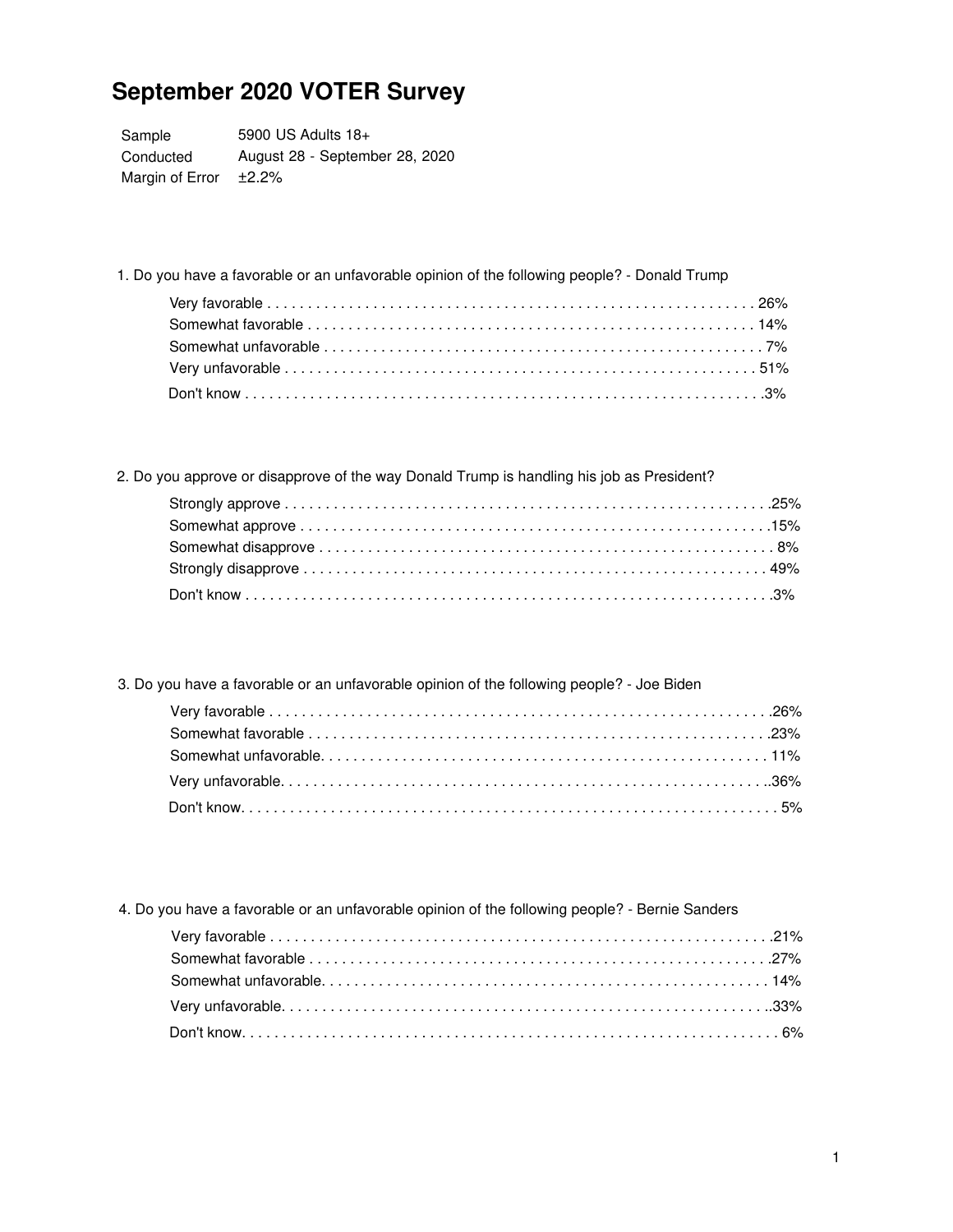| 5. Do you have a favorable or an unfavorable opinion of the following people? - Kamala Harris |  |
|-----------------------------------------------------------------------------------------------|--|
|                                                                                               |  |
|                                                                                               |  |
|                                                                                               |  |
|                                                                                               |  |
|                                                                                               |  |

6. Do you have a favorable or an unfavorable opinion of the following people? - Hillary Clinton

7. We'd like to get your feelings toward some groups who are in the news these days. Click on the ther mometer to give a rating. - Democrats

|--|--|--|

8. We'd like to get your feelings toward some groups who are in the news these days. Click on the ther mometer to give a rating. - Immigrants Mean . . . . . . . . . . . . . . . . . . . . . . . . . . . . . . . . . . . . . . . . . . . . . . . . . . . . . . . . . . . . . . . . . . . . . 66

9. We'd like to get your feelings toward some groups who are in the news these days. Click on the ther mometer to give a rating. - Blacks

|--|--|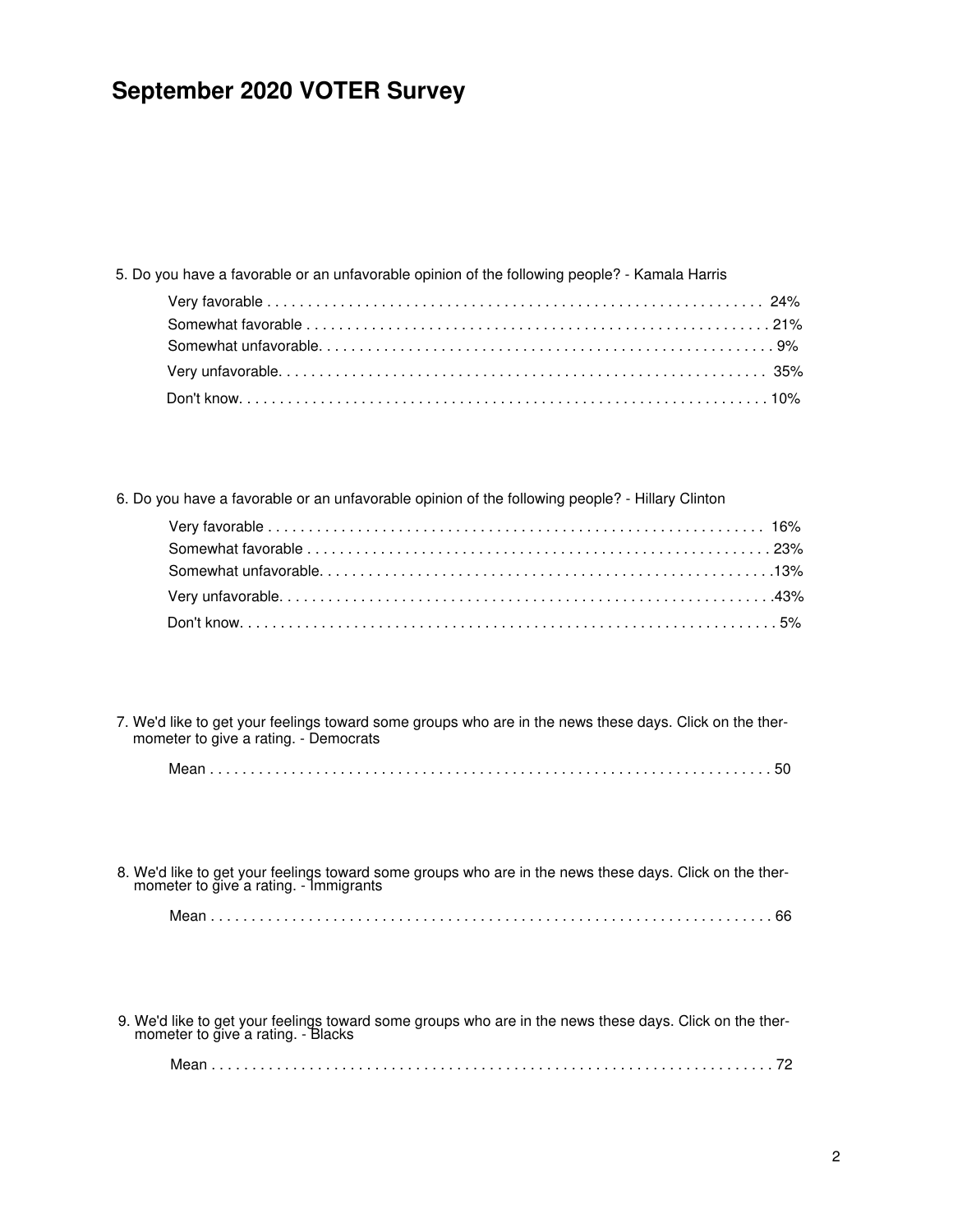| 10. We'd like to get your feelings toward some groups who are in the news these days. Click on the thermometer to give a rating. - Black Lives Matter |  |
|-------------------------------------------------------------------------------------------------------------------------------------------------------|--|
|                                                                                                                                                       |  |

11. How much discrimination is there in the United States today against each of the following groups? - Whites

12. How much discrimination is there in the United States today against each of the following groups? - Blacks

13. Do you generally favor or oppose the following policies? - Affirmative action programs for women and racial minorities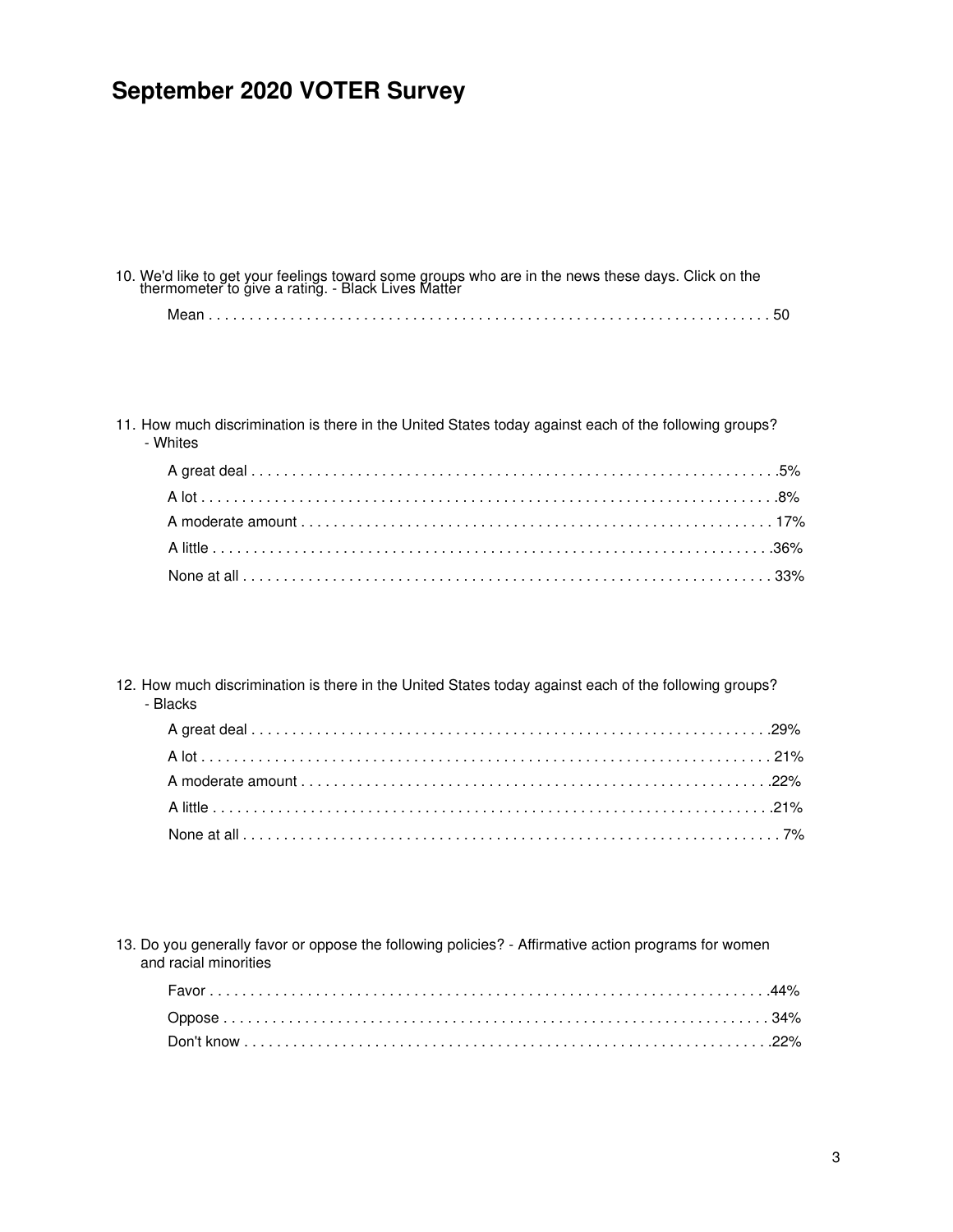14. Do you generally favor or oppose the following policies? - Grant reparations payments to the descendants of enslaved people

15. In general, do you think the policies of the Trump administration favor whites over blacks, favor blacks over whites, or do they treat both groups about the same?

16. Here are a few statements about race in America. Please tell us whether you agree or disagree with each statement.

|                                                                                                                                                                | Strongly<br>agree | Agree | <b>Disagree</b> | Strongly<br>disagree | Don't know |
|----------------------------------------------------------------------------------------------------------------------------------------------------------------|-------------------|-------|-----------------|----------------------|------------|
| Over the past few years, Blacks<br>have gotten less than they deserve                                                                                          | 22%               | 22%   | 19%             | 23%                  | 13%        |
| Irish, Italian, Jewish, and many other<br>minorities overcame prejudice and<br>worked their way up. Blacks should<br>do the same without any special<br>favors | 27%               | 24%   | 18%             | 19%                  | 12%        |
| It's really a matter of some people<br>not trying hard enough; if Blacks<br>would only try harder, they could<br>be just as well off as Whites.                | 19%               | 23%   | 19%             | 27%                  | 13%        |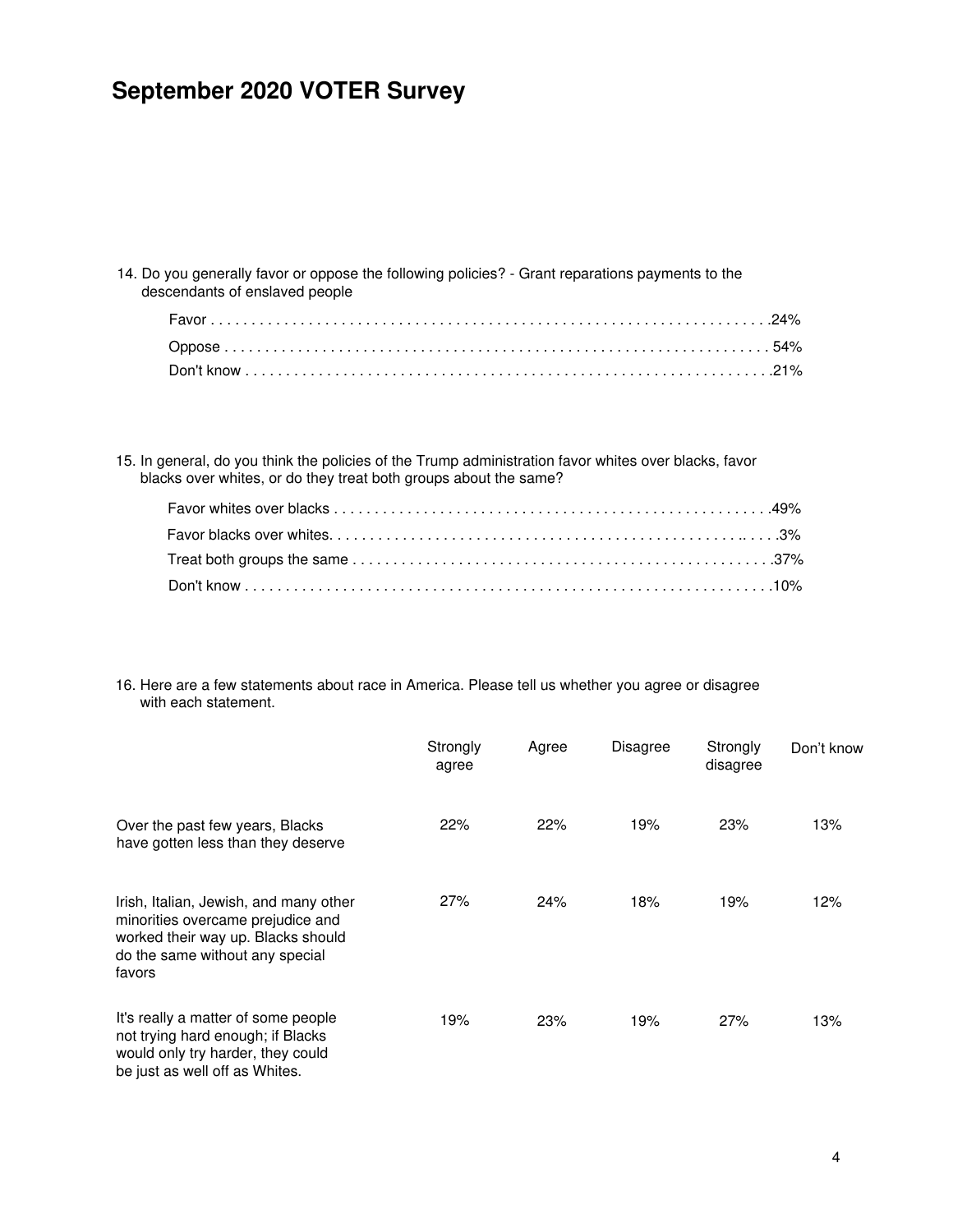|                                                                                                                                                         | Strongly<br>agree | Aaree | <b>Disagree</b> | Strongly<br>disagree | Don't know |  |
|---------------------------------------------------------------------------------------------------------------------------------------------------------|-------------------|-------|-----------------|----------------------|------------|--|
| Generations of slavery and discri-<br>mination have created conditions<br>that make it difficult for Blacks to<br>work their way out of the lower class | 27%               | 21%   | 18%             | 25%                  | 10%        |  |

17. Please tell us whether you agree or disagree with each statement.

|                                                                                                    | Strongly<br>agree | Agree | Disagree | Strongly<br>disagree | Don't know |
|----------------------------------------------------------------------------------------------------|-------------------|-------|----------|----------------------|------------|
| White people in the United States<br>enjoy social and economic<br>privileges because of their race | 31%               | 23%   | 17%      | 19%                  | 10%        |
| American society systematically<br>advantages white people                                         | 31%               | 23%   | 18%      | 17%                  | 11%        |
| White people should feel guilty<br>about racial inequality                                         | 13%               | 20%   | 20%      | 33%                  | 13%        |

18. Do you think the recent killings of African American men by police in recent years are isolated incidents, or are they part of a broader pattern of how police treat African Americans?

### ADDITIONAL QUESTIONS HELD FOR FUTURE RELEASE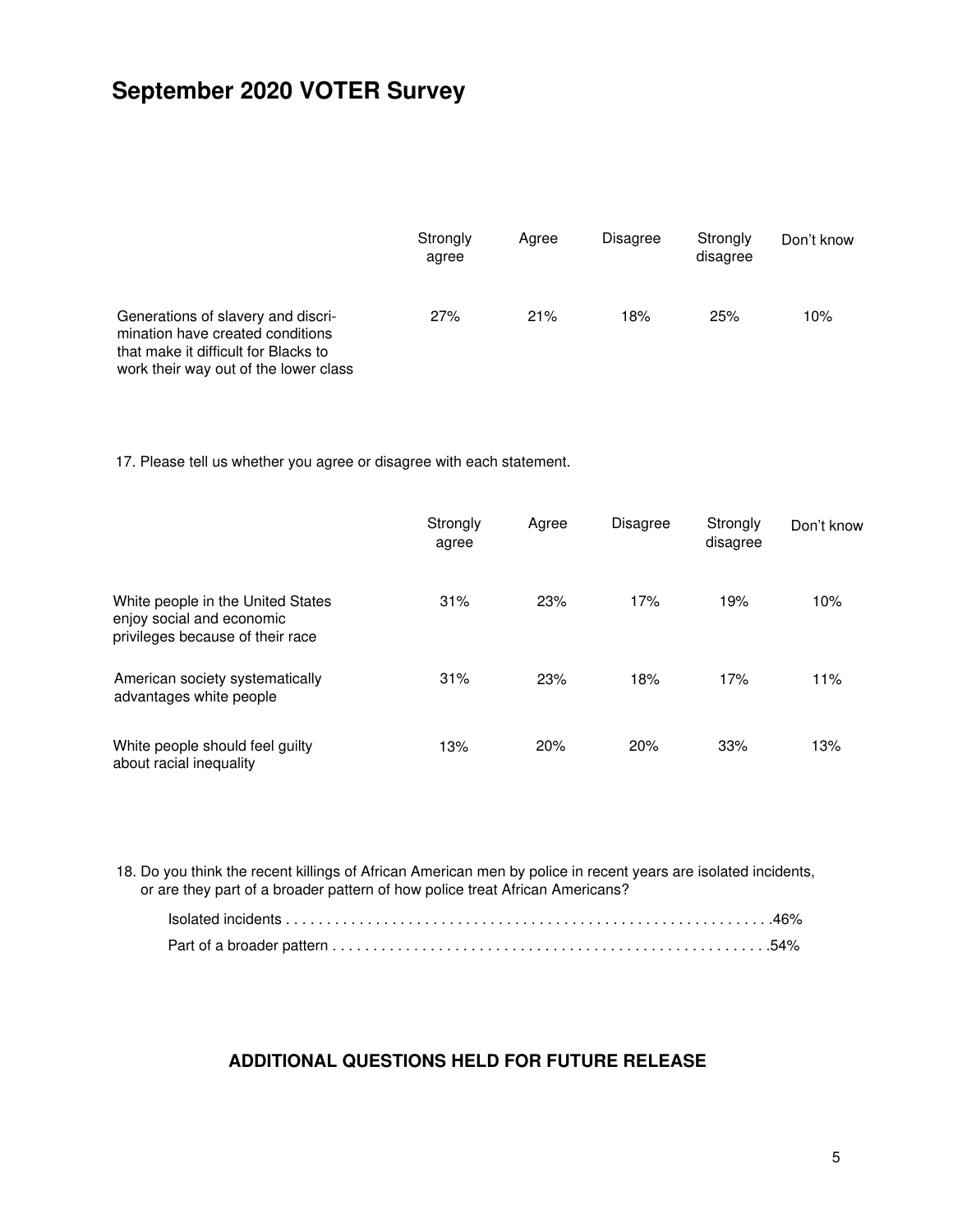Sample 4943 US Adults 18+ Conducted November 13 - December 07, 2020 Margin of Error  $±1.7%$ 

1. How much voter fraud do you think there is with voting by mail?

| A little |  |
|----------|--|
| None     |  |

2. Do you believe voting by mail increases or decreases the chance of voter fraud, or do you think it doesn't make a difference?

### 3. How confident are you that your vote in the 2020 election was accurately counted? [Asked to those who reported voting]

| Not too confident (and according to the control of the control of the confident (and the control of the control of the control of the control of the control of the control of the control of the control of the control of th |  |
|--------------------------------------------------------------------------------------------------------------------------------------------------------------------------------------------------------------------------------|--|
| Not at all confident (a) continuum control of the control of the control of the control of the control of the control of the control of the control of the control of the control of the control of the control of the control |  |

4. How confident are you that votes across the United States were counted as voters intended in the elections this November?

| Not too confident (and according control of the set of the set of the set of the set of the set of the set of the set of the set of the set of the set of the set of the set of the set of the set of the set of the set of th |  |
|--------------------------------------------------------------------------------------------------------------------------------------------------------------------------------------------------------------------------------|--|
| Not at all confident (all continued according to the control of the continued at all confident (all continued $26\%$ )                                                                                                         |  |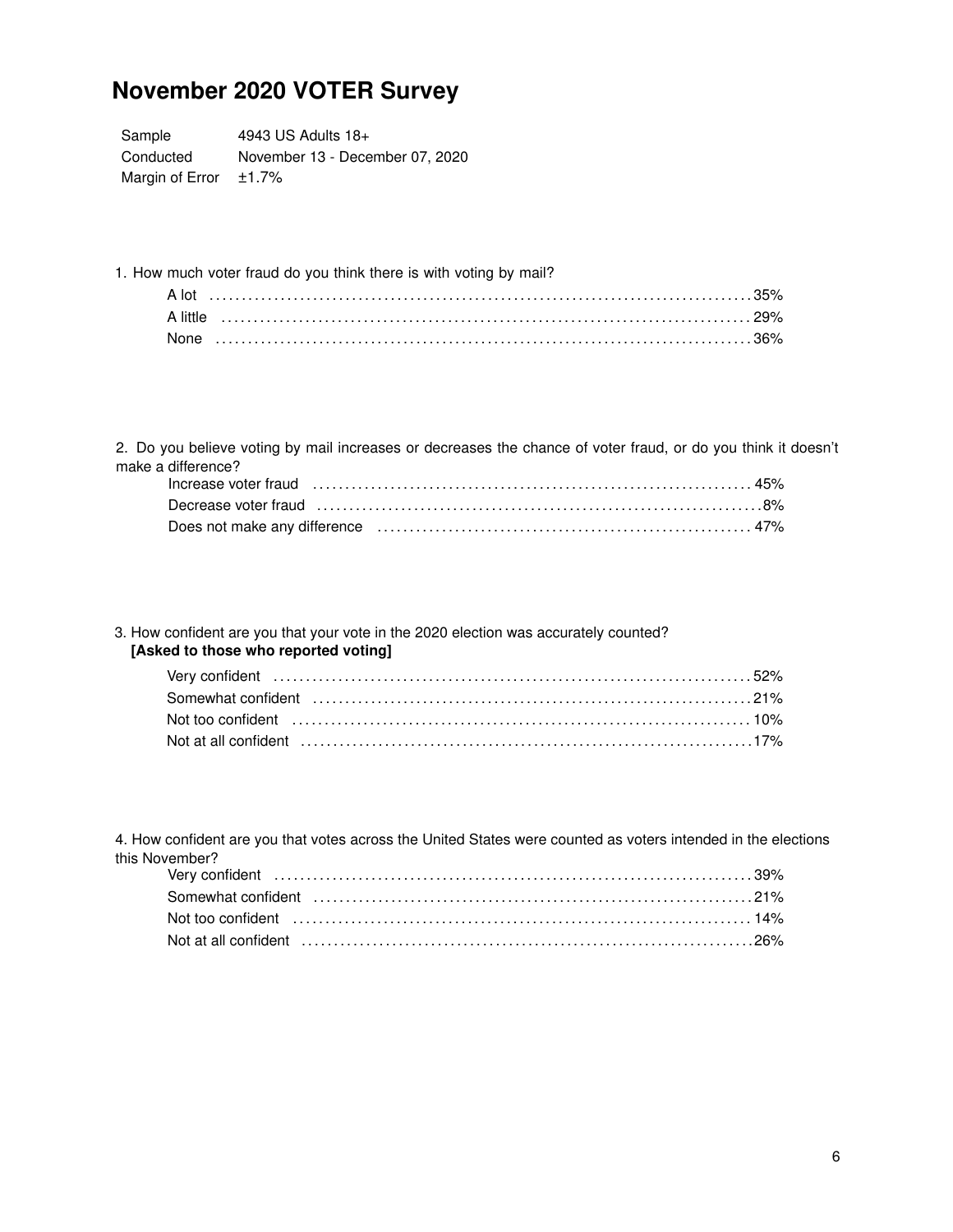| 5. Who do you think won the November 2020 Presidential election? |  |
|------------------------------------------------------------------|--|
|                                                                  |  |
|                                                                  |  |
|                                                                  |  |

6. Now that Joe Biden has been declared the winner and will be inaugurated in January, will you accept him as the legitimate president, or not?

7. Since the election, President Trump has alleged that voter fraud took place. How appropriate do you think it is for the Trump campaign to file lawsuits challenging the election results in several states?

8. How important do you think it is for Donald Trump to publicly acknowledge Joe Biden as the legitimate president of the country?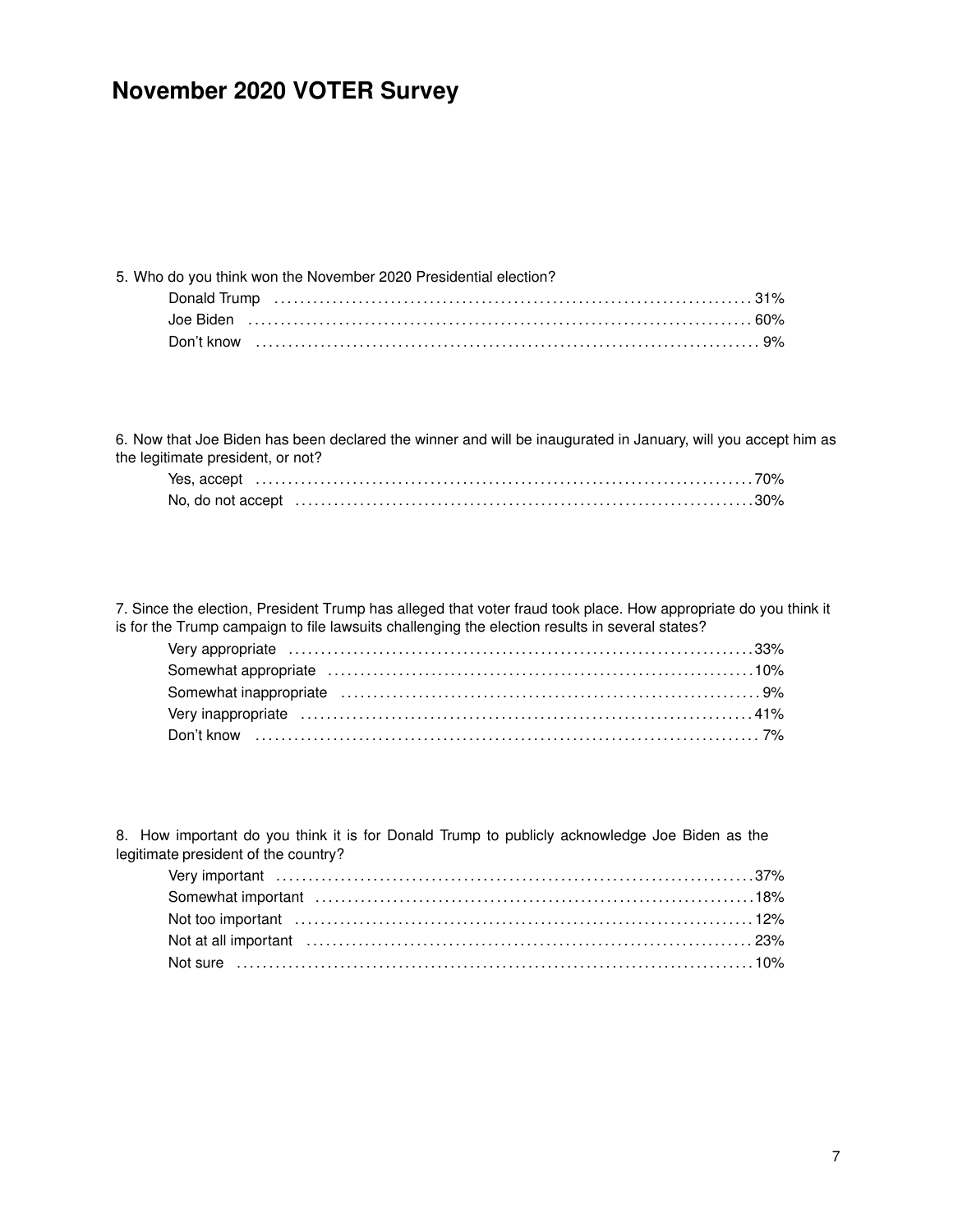9. And how appropriate do you think the following actions would be?

|                                                                                                                     | Very ap-<br>propriate | Somewhat<br>appropri-<br>ate | Somewhat<br>inappropri-<br>ate | Very inap-<br>propriate | Don't know |
|---------------------------------------------------------------------------------------------------------------------|-----------------------|------------------------------|--------------------------------|-------------------------|------------|
| President Trump never publicly<br>concedes the election                                                             | 20%                   | 7%                           | 9%                             | 51%                     | 13%        |
| Republican legislators in states won by<br>Joe Biden try to assign their state's<br>electoral votes to Donald Trump | 16%                   | 7%                           | 6%                             | 53%                     | 18%        |

10. Do you have a favorable or an unfavorable opinion of the following people?

|               | Very<br>favorable | Somewhat<br>favorable | Somewhat<br>unfavor-<br>able | Very unfa-<br>vorable | Don't know |
|---------------|-------------------|-----------------------|------------------------------|-----------------------|------------|
| Donald Trump  | 30%               | 13%                   | 5%                           | 49%                   | 3%         |
| Joe Biden     | 29%               | 20%                   | 10%                          | 38%                   | 3%         |
| Kamala Harris | 29%               | 16%                   | 7%                           | 41%                   | 6%         |

11. We'd like to get your feelings toward some groups who are in the news these days. Click on the thermometer to give a rating. - Democrats

|--|--|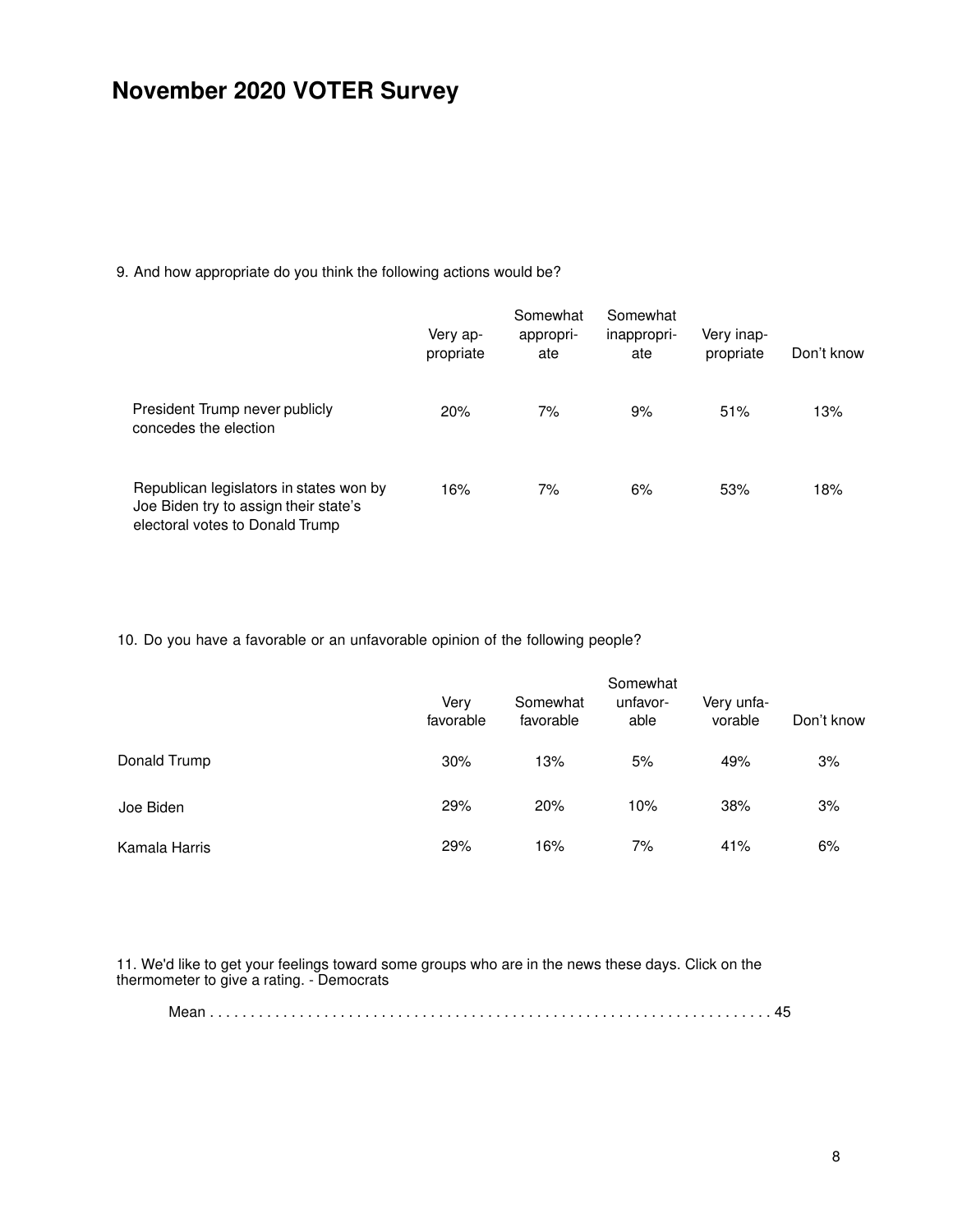| 12. Do you approve or disapprove of the way Donald Trump is handling his job as President?                                                                                                                                     |  |
|--------------------------------------------------------------------------------------------------------------------------------------------------------------------------------------------------------------------------------|--|
| Strongly approve material contracts and the contracts of the contracts of the contracts of the contracts of the contracts of the contracts of the contracts of the contracts of the contracts of the contracts of the contract |  |
|                                                                                                                                                                                                                                |  |
| Somewhat disapprove (exceptional contracts) and the south of the south of the south of the south south south s                                                                                                                 |  |
| Strongly disapprove encourance entertainment and the strongly disapprove entertainment and the strong strong strong strong strong strong strong strong strong strong strong strong strong strong strong strong strong strong s |  |
|                                                                                                                                                                                                                                |  |

### 13. Do you approve or disapprove of Donald Trump's handling of race relations? Strongly approve . . . . . . . . . . . . . . . . . . . . . . . . . . . . . . . . . . . . . . . . . . . . . . . . . . . . . . . . . . . . . . . . . . . . . . . 29% Somewhat approve . . . . . . . . . . . . . . . . . . . . . . . . . . . . . . . . . . . . . . . . . . . . . . . . . . . . . . . . . . . . . . . . . . . . . 11% Somewhat disapprove . . . . . . . . . . . . . . . . . . . . . . . . . . . . . . . . . . . . . . . . . . . . . . . . . . . . . . . . . . . . . . . . . . . 6% Strongly disapprove . . . . . . . . . . . . . . . . . . . . . . . . . . . . . . . . . . . . . . . . . . . . . . . . . . . . . . . . . . . . . . . . . . . . 47% Don't know . . . . . . . . . . . . . . . . . . . . . . . . . . . . . . . . . . . . . . . . . . . . . . . . . . . . . . . . . . . . . . . . . . . . . . . . . . . . . . 6%

### 14. Do you approve or disapprove of Donald Trump's handling of the economy?

| Strongly approve in the continuum control of the control of the control of the control of the control of the c                                                                                                                |  |
|-------------------------------------------------------------------------------------------------------------------------------------------------------------------------------------------------------------------------------|--|
|                                                                                                                                                                                                                               |  |
|                                                                                                                                                                                                                               |  |
| Strongly disapprove encounteration and the strongly disapprove enterity of the strongly disapprove enterity and the strong strongly disapprove enterity of the strong strong strong strong strong strong strong strong strong |  |
|                                                                                                                                                                                                                               |  |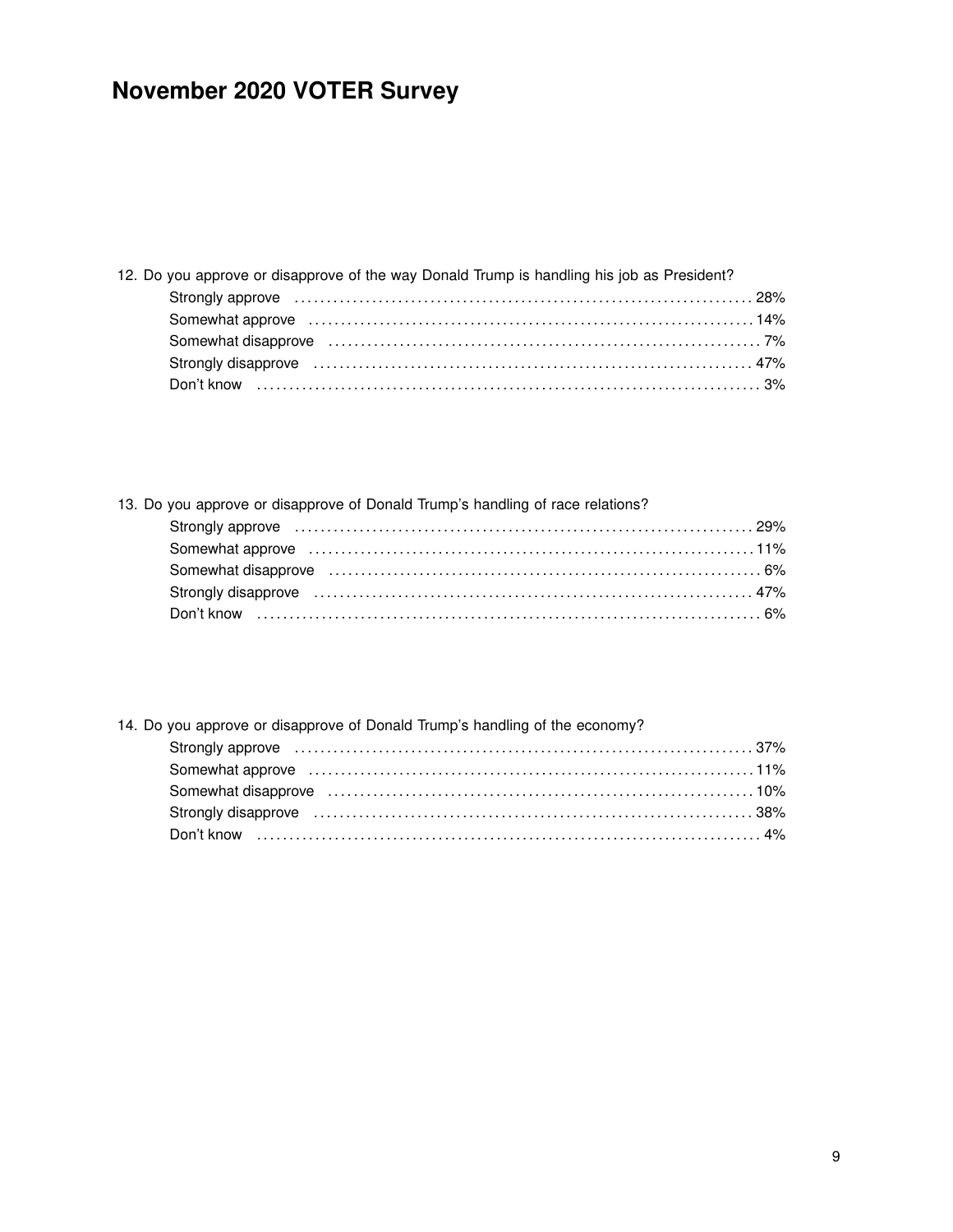| 15. Do you approve or disapprove of Donald Trump's handling of the coronavirus outbreak?                                                                                                                                       |  |
|--------------------------------------------------------------------------------------------------------------------------------------------------------------------------------------------------------------------------------|--|
| Strongly approve material contracts and the contracts of the contracts of the contracts of the contracts of the contracts of the contracts of the contracts of the contracts of the contracts of the contracts of the contract |  |
|                                                                                                                                                                                                                                |  |
|                                                                                                                                                                                                                                |  |
| Strongly disapprove material contracts and the strongly disapprove material contracts and the strongly disapprove material of $50\%$                                                                                           |  |
|                                                                                                                                                                                                                                |  |

| 16. Was your vote primarily a vote in favor of Donald Trump or was it mostly a vote against Joe Biden? |  |  |  |  |
|--------------------------------------------------------------------------------------------------------|--|--|--|--|
|                                                                                                        |  |  |  |  |
|                                                                                                        |  |  |  |  |

| 17. Overall, do you think illegal immigrants make a contribution to American society or are a drain? |  |
|------------------------------------------------------------------------------------------------------|--|
|                                                                                                      |  |
|                                                                                                      |  |
|                                                                                                      |  |
|                                                                                                      |  |

18. Do you favor or oppose providing a legal way for illegal immigrants already in the United States to become US citizens?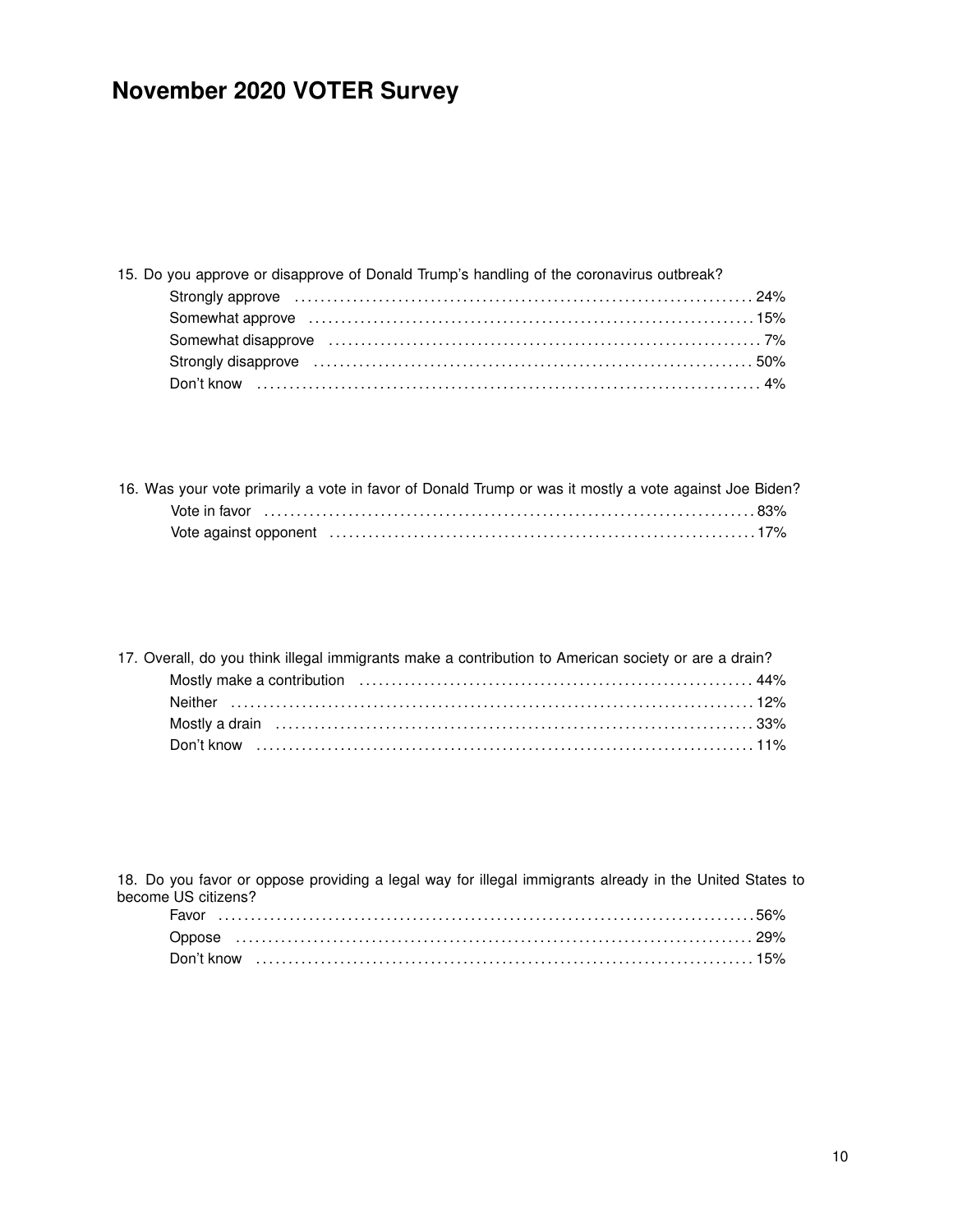| 19. Do you favor or oppose temporarily banning Muslims from other countries from entering the United States? |  |
|--------------------------------------------------------------------------------------------------------------|--|
|                                                                                                              |  |
|                                                                                                              |  |
|                                                                                                              |  |
|                                                                                                              |  |
|                                                                                                              |  |
|                                                                                                              |  |

20. Do you think it should be easier or harder for foreigners to immigrate to the US legally than it is currently?

21. Now, as you may know, census projections show that by 2045, African Americans, Latinos, Asians, and other racial and ethnic groups will together be a majority of the population. Thinking about the likely impact of this coming demographic change, how much you agree or disagree with each of these statements?

|                                                                                                         | Strongly<br>agree | Agree | <b>Disagree</b> | Strongly<br>disagree |
|---------------------------------------------------------------------------------------------------------|-------------------|-------|-----------------|----------------------|
| Americans will learn more from one another and<br>be enriched by exposure to many different<br>cultures | 26%               | 49%   | 18%             | 7%                   |
| A bigger, more diverse workforce will lead to<br>more economic growth                                   | 25%               | 49%   | 19%             | 7%                   |
| There will be too many demands on government<br>services                                                | 20%               | 31%   | 34%             | 15%                  |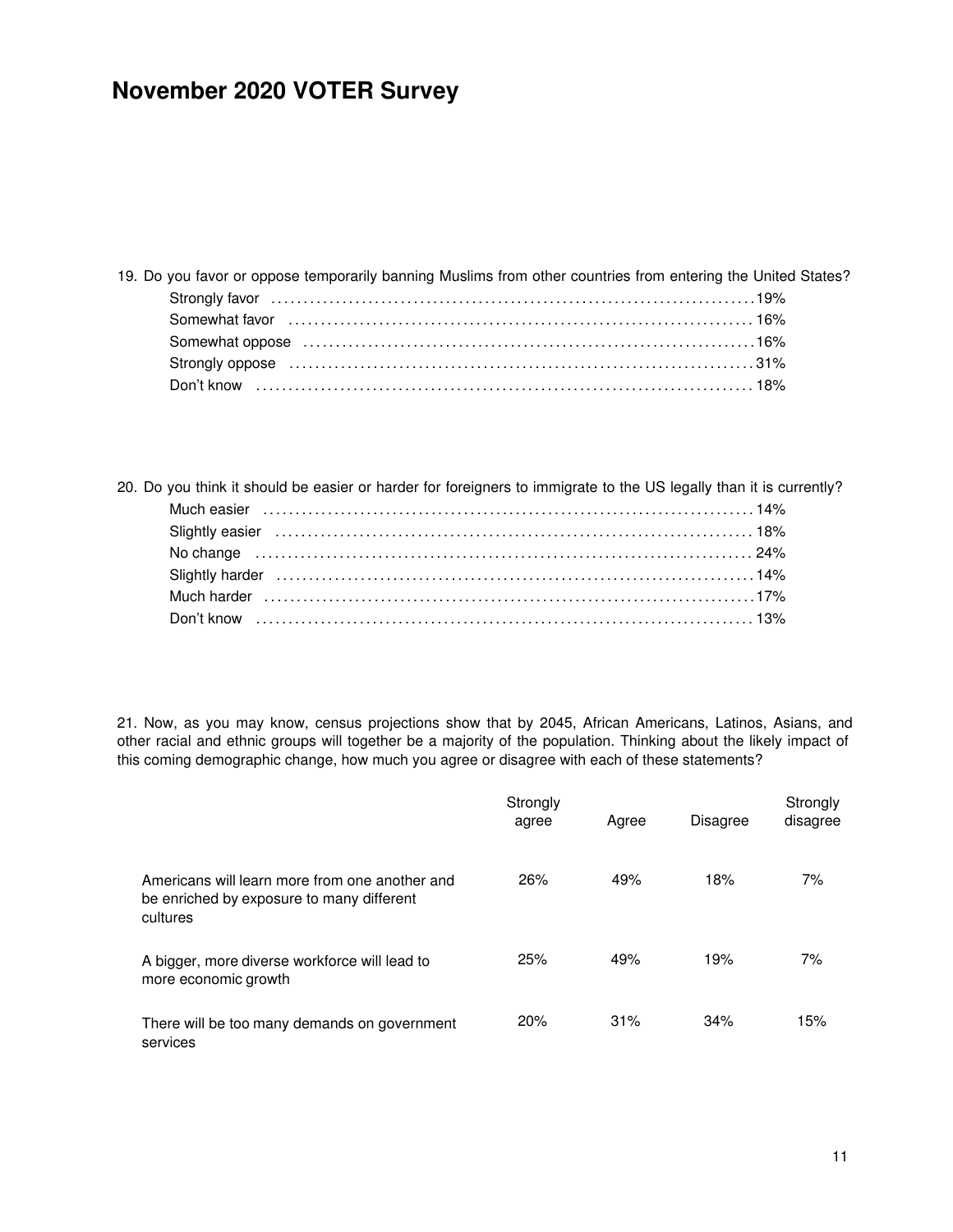22. How much do you agree or disagree with the following statements?

|                                                                                                  | Strongly<br>agree | Agree | <b>Disagree</b> | Strongly<br>disagree | Don't know |
|--------------------------------------------------------------------------------------------------|-------------------|-------|-----------------|----------------------|------------|
| I would rather be a citizen of America<br>than any other country in the world.                   | 48%               | 23%   | 10%             | 6%                   | 13%        |
| There are some things about America<br>today that make me feel ashamed of<br>America.            | 37%               | 33%   | 11%             | 12%                  | 7%         |
| The world would be a better place if<br>people from other countries were more<br>like Americans. | 13%               | 19%   | 27%             | 19%                  | 22%        |

23. How proud are you of America in each of the following?

|                                                          | Very proud | Somewhat<br>proud | Not very<br>proud | Not proud<br>at all | Don't know |
|----------------------------------------------------------|------------|-------------------|-------------------|---------------------|------------|
| The way democracy works                                  | 27%        | 38%               | 17%               | 8%                  | 10%        |
| Its history                                              | 33%        | 29%               | 19%               | 12%                 | 7%         |
| Its fair and equal treatment of all<br>groups in society | 23%        | 26%               | 24%               | 18%                 | 9%         |

24. Compared with the past, would you say the US is more respected by other countries these days, less respected by other countries, or as respected as it has been in the past?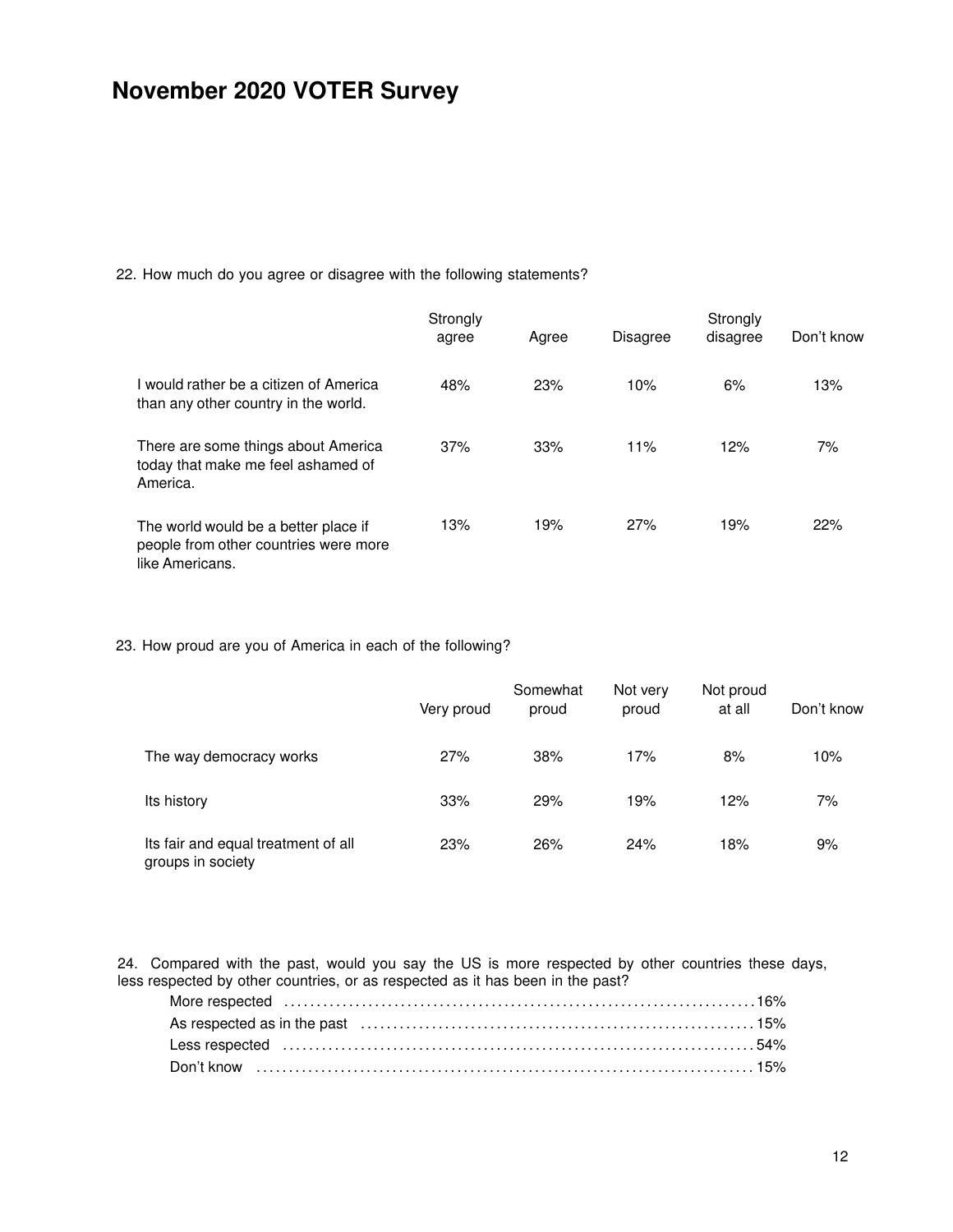25. As you may know, the 1973 Supreme Court case Roe v. Wade established a woman's constitutional right to have an abortion. Would you like to see the Supreme Court overturn its Roe v. Wade decision, or not? Yes, would like to see Roe v. Wade overturned . . . . . . . . . . . . . . . . . . . . . . . . . . . . . . . . . . . . . . . . . . 26% No, would not like to see Roe v. Wade overturned (maintain abortion rights in all 50 states)

| Not sure |  |
|----------|--|

26. Do you favor or oppose allowing gays and lesbians to marry legally?

#### 27. Which of the following comes closest to your view?

| Transgender people should be allowed to use the public restrooms of the gender with which |  |
|-------------------------------------------------------------------------------------------|--|
|                                                                                           |  |
| Transgender people should be required to use the public restrooms of the gender they were |  |
|                                                                                           |  |
|                                                                                           |  |

28. Please indicate whether you agree or disagree with each statement.

|                                                                                                     | Strongly<br>agree | Somewhat<br>agree | Somewhat<br>disagree | Strongly<br>disagree |
|-----------------------------------------------------------------------------------------------------|-------------------|-------------------|----------------------|----------------------|
| Women should return to their traditional roles in<br>society.                                       | 7%                | 14%               | 25%                  | 54%                  |
| When women demand equality these days, they<br>are actually seeking special favors.                 | 13%               | 22%               | 26%                  | 39%                  |
| Women who complain about harassment often<br>cause more problems than they solve.                   | 10%               | 24%               | 30%                  | 36%                  |
| Sexual harassment against women in the<br>workplace is no longer a problem in the United<br>States. | 5%                | 16%               | 35%                  | 44%                  |